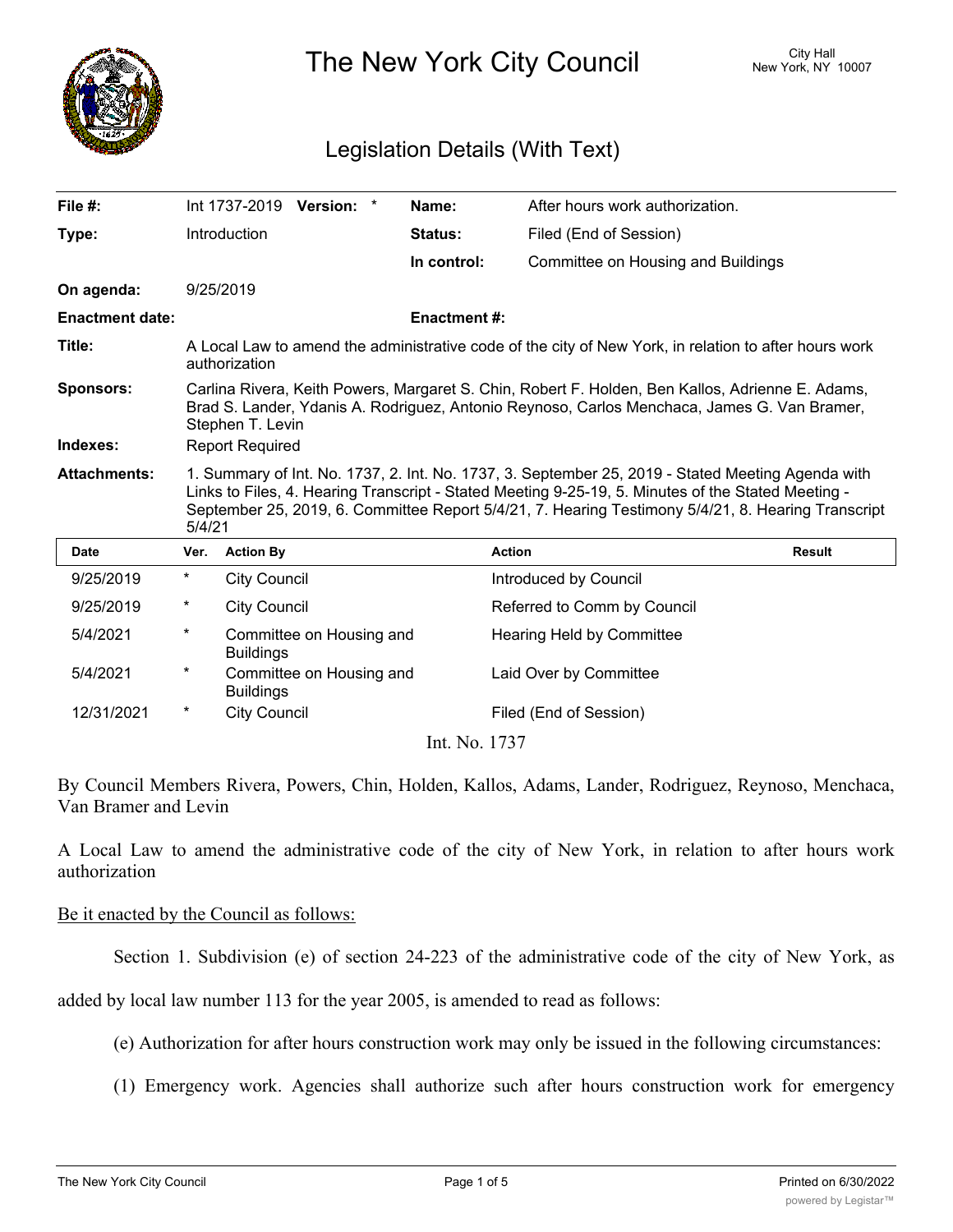conditions, inside or outside the property line, involving a threat to public safety or causing or likely to cause the imminent interruption of service required by law, contract or franchise. An emergency authorization issued pursuant to this paragraph shall expire as determined by the agency but no later than the [ninetieth] fifteenth day after its issuance and shall be renewable in accordance with agency procedures while the emergency continues.

(2) Public safety. Agencies may authorize such after hours work, inside or outside of the property line, where the agency determines that the work cannot reasonably or practicably be performed on weekdays between the hours of 7 a.m. and 6 p.m. because of traffic congestion and/or concern for worker and/or public safety. An authorization issued pursuant to this paragraph shall [expire, as determined by the agency, but] expire after a number of days that the commissioner of environmental protection shall, in consultation with the commissioner of buildings, establish by rule for the type of work involved, provided that such authorization shall expire no later than the [ninetieth] fifteenth day after its issuance and shall be renewable in accordance with [agency procedures] subdivision (f) of this section.

(3) [City] Government construction projects. Agencies may authorize after hours work (i) by or on behalf of federal, state or city agencies for projects that are judicially mandated or the subject of consent orders and/or where a project is necessary in the public interest including but not limited to facilities, equipment, and infrastructure for the provision of water, sewerage, sanitation, transportation, public utilities and other services necessary for the health or safety of the public and (ii) by or on behalf of educational institutions. An authorization issued pursuant to this paragraph for a government construction project shall remain in effect for the duration of the project.

(4) Construction activities with minimal noise impact. The commissioner shall promulgate rules setting forth a list of construction activities with minimal noise impact and specific noise mitigation measures applicable to such activities. Agencies may authorize the performance of such construction activities after hours in accordance with such rules.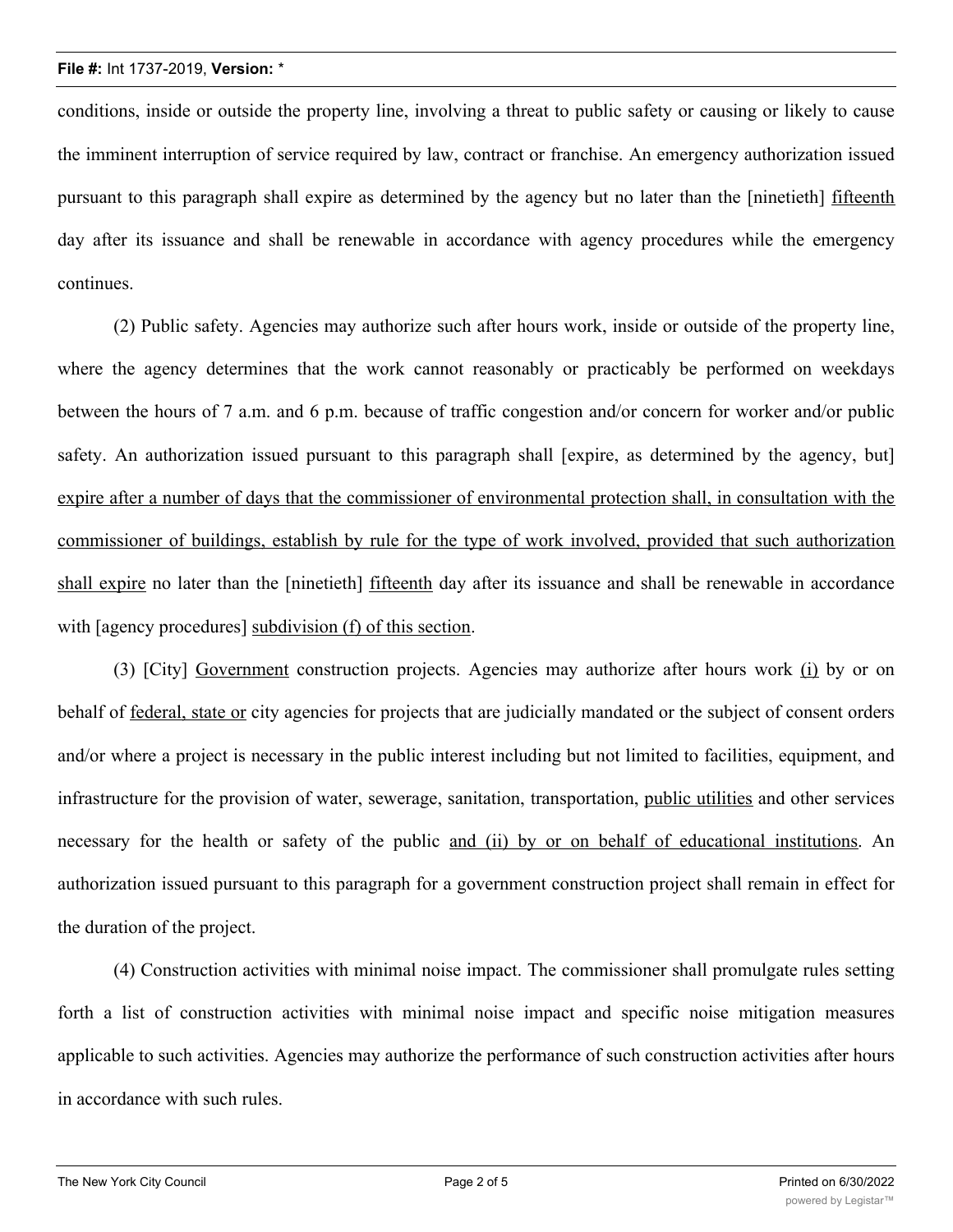## **File #:** Int 1737-2019, **Version:** \*

(5) Undue hardship. [Agencies] Subject to the requirements of subdivision (f) of this section, agencies may authorize after hours work if the commissioner certifies that the permit holder has substantiated a claim of undue hardship resulting from unique site characteristics, unforeseen conditions, scheduling commitments and/or financial considerations outside the control of the permit holder and that the applicant has received approval from the department of an alternative noise mitigation plan pursuant to section 24-221 of this subchapter, specifying the activities and devices that will be used for such after hours construction and setting forth the additional mitigation measures, above and beyond those measures otherwise required for such devices and activities pursuant to the department's rules, that the applicant will use to significantly limit noise emissions from the site of such after hours work. Applications for such certification shall be submitted to the department in a form and manner to be set forth in the rules of the department. The applicant for an after hours authorization under this paragraph shall submit such certification to the issuing agency.

§ 2. Section 24-223 of the administrative code of the city of New York is amended by adding a new subdivision (f) to read as follows:

(f) (1) Authorization for after hours construction work pursuant to paragraph (5) of subdivision (e) of this section or renewals of after hours construction work permits pursuant to paragraph (2) of such subdivision may only be issued for the hours of 6 a.m. to 7 a.m. and 6 p.m. to 10 p.m. on weekdays and for the hours of 8 a.m. to 6 p.m. on weekends.

(2) An applicant seeking an authorization for after hours construction pursuant to paragraph (5) of subdivision (e) of this section or renewals of after hours construction work permits pursuant to paragraph (2) of such subdivision shall be required to include in their application, and the agency that provides such authorization must post on their website:

(A) The name, electronic mail address and phone number of an individual who will be able to take complaints and provide information about the project and the after hours construction authorization;

(B) A certification from a registered design professional, as defined in section 28-101.5 of the code,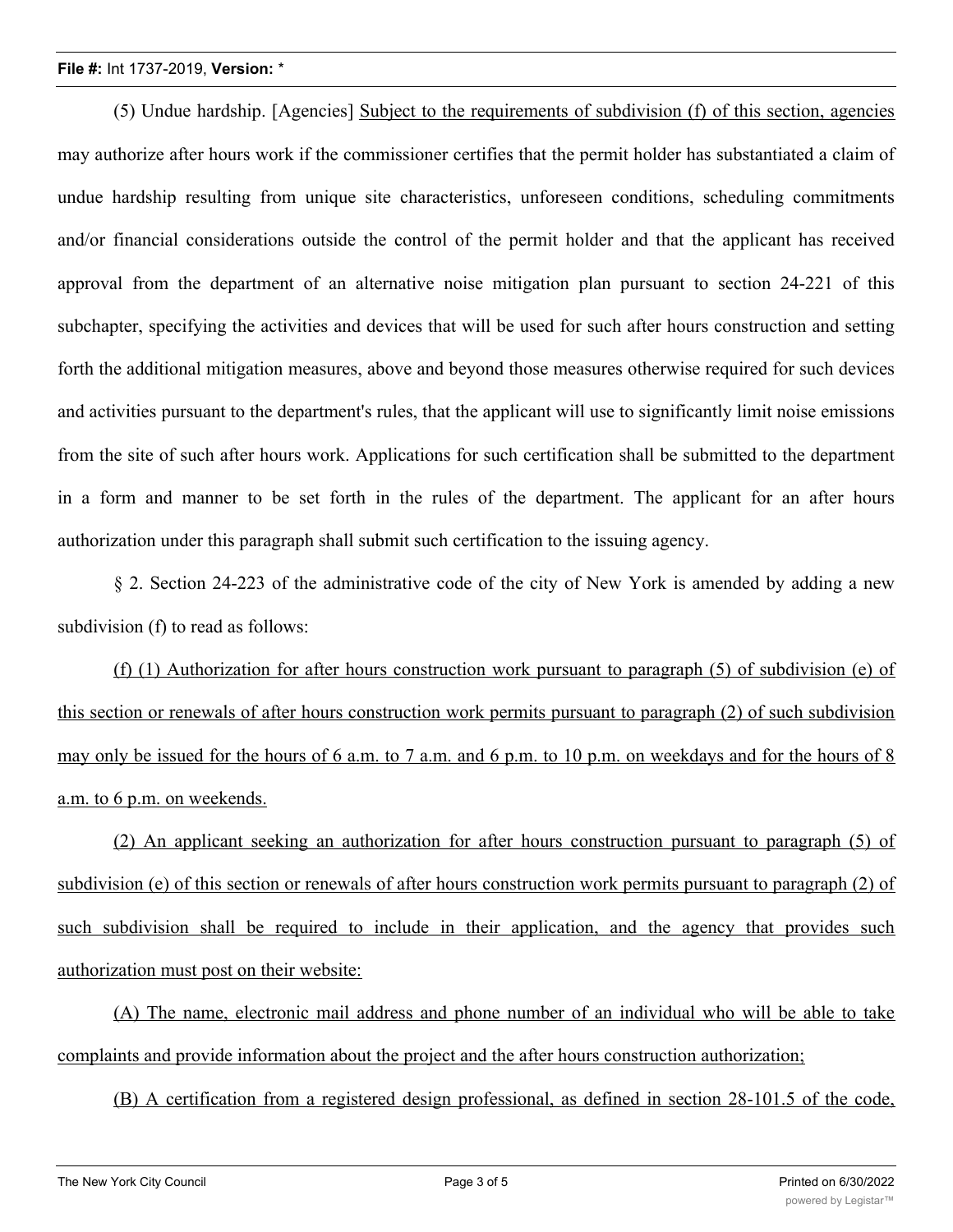providing a detailed explanation of the condition or conditions that exist that require such authorization and the estimated number of days such authorization will be needed; and

(C) The days for which such applicant seeks such authorization for after hours construction, provided that such requested days may not exceed three weekdays per week, one Saturday or one Sunday per week and shall not include any holiday on which alternate side of the street parking rules are suspended pursuant to section 19-163.

(3) (A) Pursuant to rules set forth by the department, after submitting an application for authorization for after hours construction, the commissioner shall issue a written notification to such applicant that approves, denies or otherwise amends the days sought by such applicant for such after hours construction. The commissioner shall also provide an explanation of such denial or amendment to such applicant.

(B) Where such applicant submits a request for an authorization for after hours construction and the commissioner has issued an authorization to a prior applicant for after hours construction to occur on the same or adjacent block on a date to occur after such submission, the commissioner may only issue the authorization for after hours construction to such present applicant for after hours construction to occur on the same date as the previously issued authorization that was granted to the prior applicant. Such applicant may appeal such decision in writing within 10 days that such decision was issued by the commissioner.

(4) No later than December 1, 2020 and by December 1 every year thereafter, the department shall submit a report to the mayor and the council on the issuance of authorizations for after hours construction. Such report shall, for the immediately preceding fiscal year include, but not be limited to:

(A) The total number of applications for authorizations for after hours construction disaggregated by borough and community district and the number of authorizations for after hours construction issued by the department;

(B) The location for each project for which an authorization for after hours construction was issued by the department;